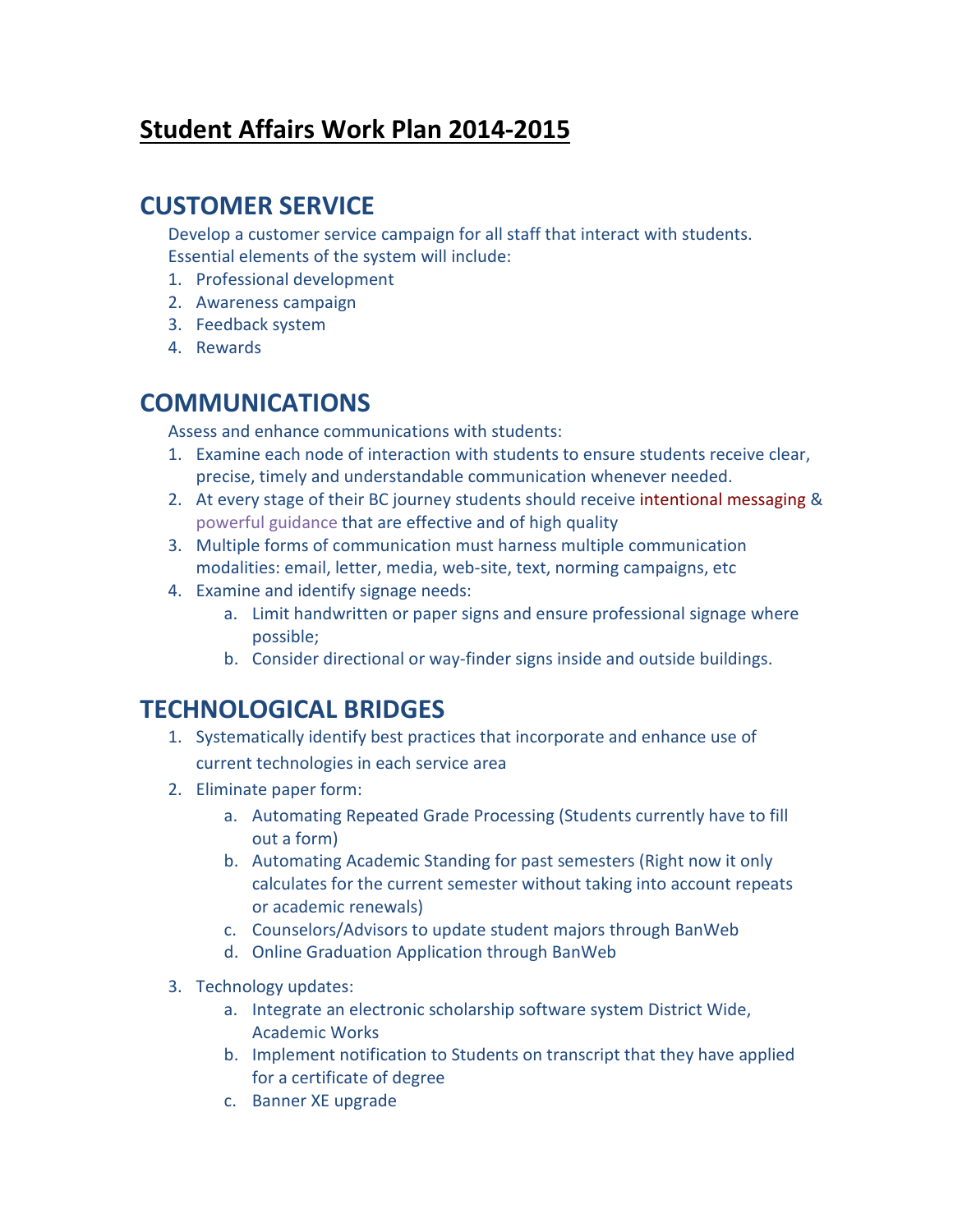- d. DegreeWorks Ed Planner
- e. New Open CCCApply Student Application

## **STUDENT AFFAIRS ASSESSMENT SYSTEM**

… …

### **ENROLLMENT MANAGEMENT**

- 1. Establish an "EMS Life Cycle" and planning system
- 2. Develop enrollment goals at departmental level,
- 3. Establish College enrollment model and predictive course demand factors
- 4. Secure diagnostic data and interventions

# **ADMISSIONS**

- 1. Banner automation
- 2. Review, assess and enhance admissions cycles, processes, protocols and processes for effectiveness:
	- a. Interface with technology
	- b. Currency of processes and opportunities for redesign where needed
		- 3. Use external experts, or consultant for program review

### **DSPS**

- 1. Develop and implement plans and steps to consolidate DSPS into one location
- 2. Hire a Veterans Ed Advisor and develop a veterans program
- 3. Develop and strengthen adaptive PE program
- 4. Establish a computerized DSPS service and student data tracking system

## **ATHLETICS**

- 1. Incorporate "Student-as-Athlete" concept
- 2. Ensure comprehensive Kinesiology curriculum
- 3. Ensure compliance systems
- 4. Establish appropriate management and structure
- 5. Seek out and enhance partnerships with community

## **STUDENT LIFE**

- 1. SGA a new era in student governance
- 2. Student conduct and behavior
- 3. Student organization: Support, development and advising
- 4. Student activities, engagement and community building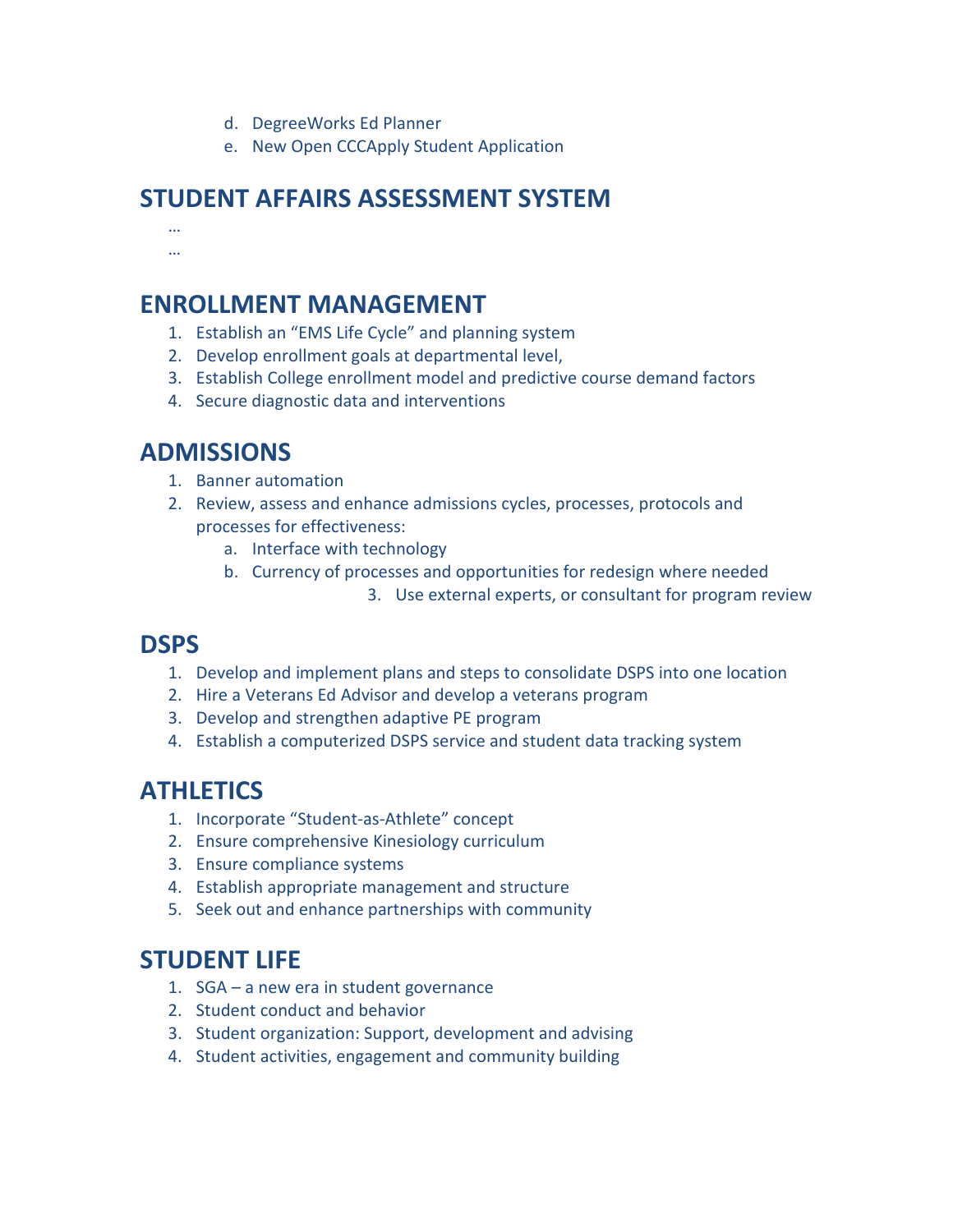# **FINANCIAL AID and EOPS**

- 1. Integrate an electronic scholarship software system District Wide, Academic **Works**
- 2. Introduce the Financial Aid Shopping Sheet to all students
- 3. Continuing the Cohort Default Prevention Team
- 4. Hire a Scholarship Coordinator
- 5. Build in an intrusive follow-up resource for Financial Aid Students are will not be meeting Satisfactory Academic Progress
- 6. Align Program Participation Agreement with the Department of Education and Bakersfield College's curriculum
- 7. Embed Gainful Employment requirements required by the California Student Aid Commission for the Program Review Process.
- 8. Restructure EOP&S/CARE/CalWORKs to meet the needs of the programs
- 9. Provide Picture IDs with the OneCard for all students
- 10. Streamline the hiring process for student workers
- 11. Connect with EOP&S/CARE/CalWORKs students through social media as well
- 12. Practice a case management approach for students of concern and/or crises
- 13. Close the loop on the Perkins Loans Close Out process
- 14. Minimize the Financial Aid file download process from once a week to daily
- 15. Enhance the EOP&S/CARE/CalWORKs mandated Outreach and Recruitment to the outlying areas and targeted areas in Bakersfield

# **SSSP@BC**

### **Outreach**

- Develop and implement **Information Sessions** (Admissions Workshops) at HS sites *from October to March 15th*
- **Parent Forums** at High school sites in Fall *from October to March 15th*
- Dual strategy?
	- o **Inside Bakersfield** city
	- o Outside **rural areas** (ramp up to multiple interventions and visits)
- Initiate the "**Welcome Center**"

### **Orientation**

- Revamp Orientation:
- **At HS sites** *from October to March 15th*
	- o Dual strategy?
		- **Inside Bakersfield city**
		- Outside **rural areas** (ramp up to multiple interventions and visits)
- On Campus: In person; **2-3 big events per semester**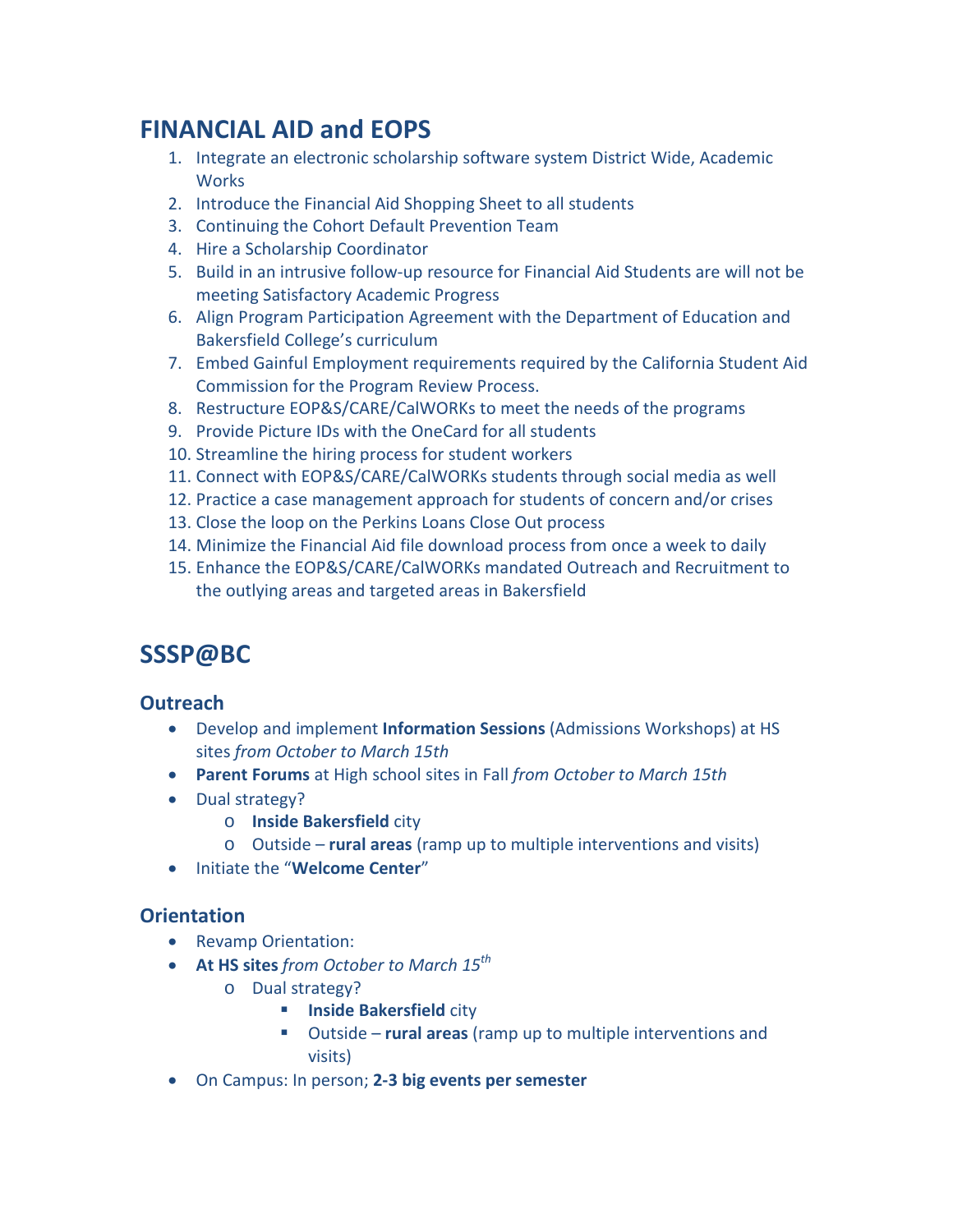- o dept chairs; faculty, counselors, Ed Advisors present at academic information sessions
- o Intense coordination with departments (including Testing/Placement)
- o Assessment in multiple places
- o ID cards, textbook information
- o Big events: Make it sound like it is mandatory and fun
- **Parent orientation**
- **Online orientation** option (also completely revamped)

### **Placement Testing**

- Testing **at HS** and on campus:
	- o HS: *from October to March 15th*
	- o On Campus: Throughout the year
- Dual strategy?
	- o **Inside Bakersfield** city
	- o Outside **rural areas** (ramp up to multiple interventions and visits)
- Increase capacity for testing by examining operation:
	- o **Certified Test Proctors** mechanism (supervised & trained proctors: HS counselors, HS Career Techs. Coordinators, classified, BC faculty)
		- o Recommendation (for example, Principals) and criteria
		- o Training
		- o Recognition at campus leadership events (Opening day, President's HS Counselor breakfast)
	- o Offer **scheduled testing and drop-in testing**
	- o Seek ways to incorporate testing in **larger rooms and multiple rooms**
	- o Registration system, individuals and groups
- Develop capacity to provide **initial placement boost** through multiple measures
- Improved/expanded services:
	- o Communication and customer service
	- o Training students for importance of test taking
	- o **Test prep options**:
		- o Practice
		- o Prep sessions

### **Multiple Measures**

- **Automated-scripting**: How can we make Banner or ACCUPLACER® "intelligent?"
- **Challenge Placement** process
- When borderline, **place up with prescription for success** (tutoring, SI etc)
- Establish guidance, criteria and basis for **MM**: Major, # of work hours, education and career goals, HS transcripts, rigor, motivation
- Professional development for department chairs, & the Testing and Placement department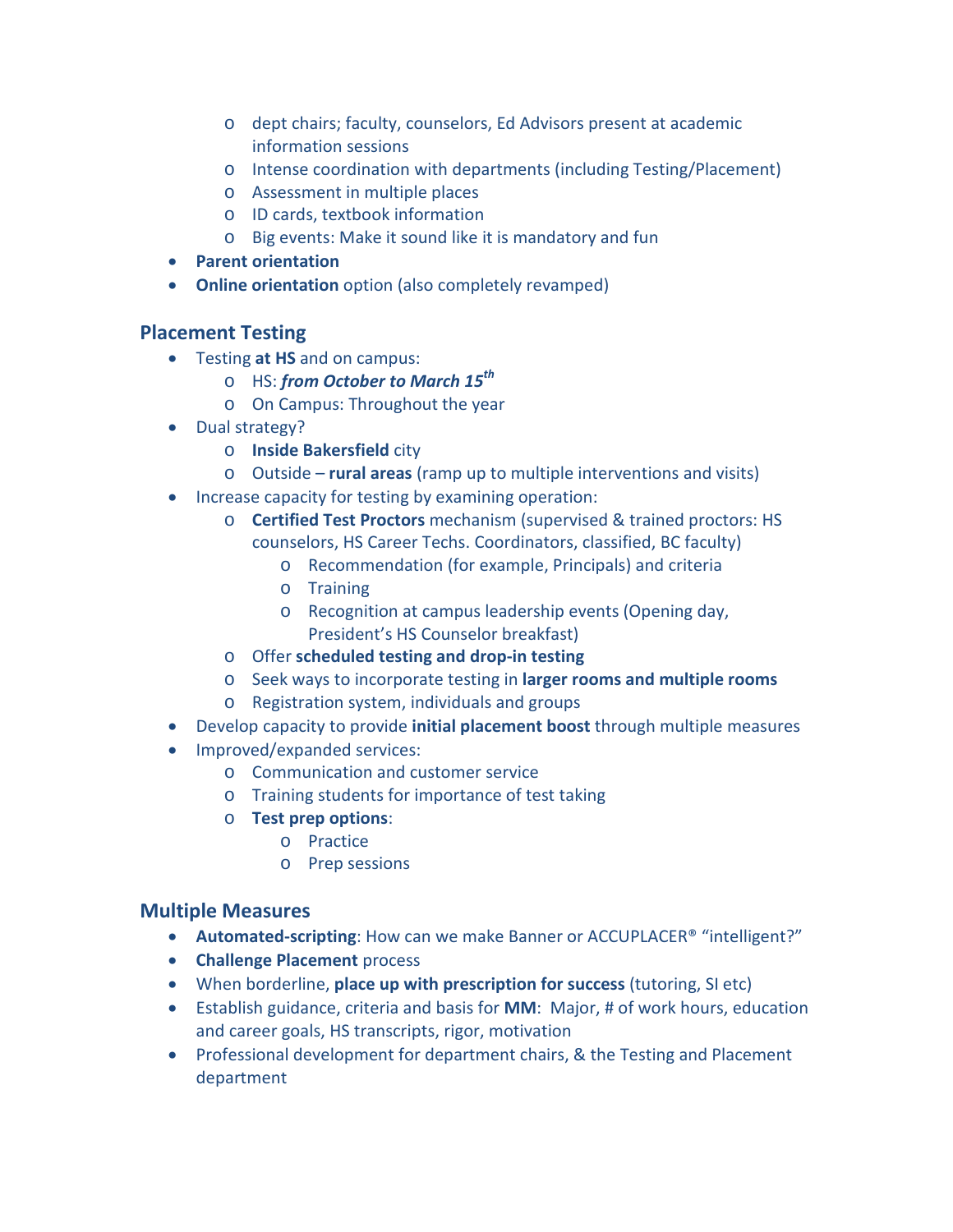### **ASEP and Academic Advising**

- Dual strategy?
	- o **Inside Bakersfield** city
	- o Outside **rural areas** (ramp up to multiple interventions and visits)
- Testing **at HS and on campus**:
	- o HS: *from October to March 15th*
	- o On Campus: Throughout the year
- **Certified ASEP Advisor** (supervised & trained chairs and faculty, HS counselors, HS Career Techs)
	- o Recommendation (for example, Principals) and criteria
	- o Training
	- o Recognition at campus leadership events (Opening day, President's HS Counselor breakfast)
- ASEP to drive students to **15 unit schedules**:
	- o Math, English and Reading **in the first semester** (10 units)
	- o 1 unit Student Success course
	- o remaining from Gen Ed

#### **Student Success 101**

- 1 unit **mandatory** and **across the curriculum**
- Taught by **all/any** faculty and staff
- **Faculty training** in summer
- Emphasis on:
	- o Student success skills "**Master Student**" concept
	- o **Career** development and **exploration of Majors**
	- o Preparation for **SEP** development

### **"Prescriptions for Success" embedded and integrated in our work:**

- Answer Book
- Mindset Theory / Habits of the Mind
- Online Resources
- Weekly portal blast
- Communication
- Peer Mentoring
- Early Alert
- Discipline specific trained counseling specialists
- Probation workshops
- SI
- Tutoring
- Summer Bridge programs
- STEM/MESA type of Week Zero